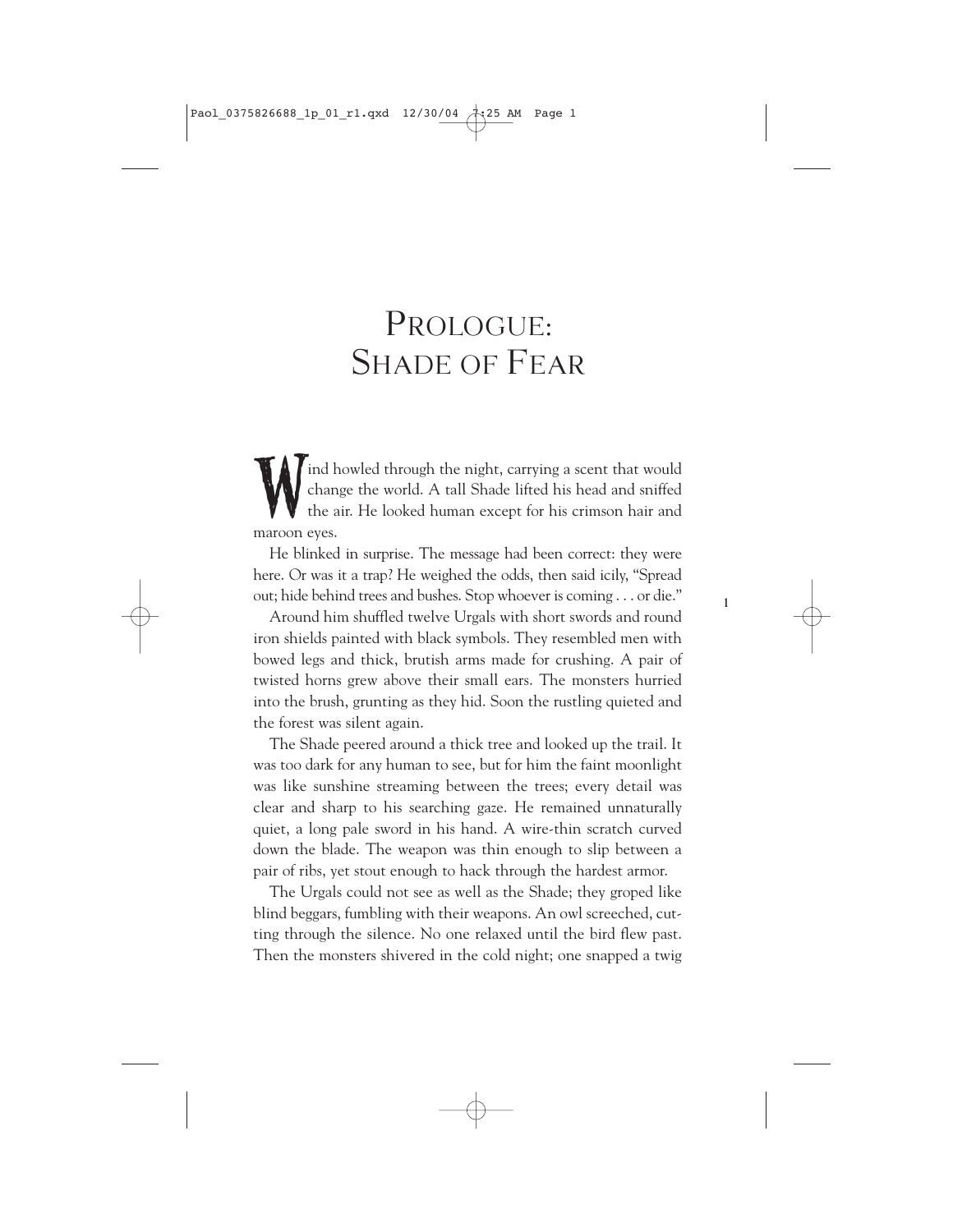with his heavy boot. The Shade hissed in anger, and the Urgals shrank back, motionless. He suppressed his distaste—they smelled like fetid meat—and turned away. They were tools, nothing more.

The Shade forced back his impatience as the minutes became hours. The scent must have wafted far ahead of its owners. He did not let the Urgals get up or warm themselves. He denied himself those luxuries, too, and stayed behind the tree, watching the trail. Another gust of wind rushed through the forest. The smell was stronger this time. Excited, he lifted a thin lip in a snarl.

"Get ready," he whispered, his whole body vibrating. The tip of his sword moved in small circles. It had taken many plots and much pain to bring himself to this moment. It would not do to lose control now.

Eyes brightened under the Urgals' thick brows, and the creatures gripped their weapons tighter. Ahead of them, the Shade heard a clink as something hard struck a loose stone. Faint smudges emerged from the darkness and advanced down the trail.

Three white horses with riders cantered toward the ambush, their heads held high and proud, their coats rippling in the moonlight like liquid silver.

On the first horse was an elf with pointed ears and elegantly slanted eyebrows. His build was slim but strong, like a rapier. A powerful bow was slung on his back. A sword pressed against his side opposite a quiver of arrows fletched with swan feathers.

The last rider had the same fair face and angled features as the other. He carried a long spear in his right hand and a white dagger at his belt. A helm of extraordinary craftsmanship, wrought with amber and gold, rested on his head.

Between these two rode a raven-haired elven lady, who surveyed her surroundings with poise. Framed by long black locks, her deep eyes shone with a driving force. Her clothes were unadorned, yet her beauty was undiminished. At her side was a sword, and on her back a long bow with a quiver. She carried in her lap a pouch that she frequently looked at, as if to reassure herself that it was still there.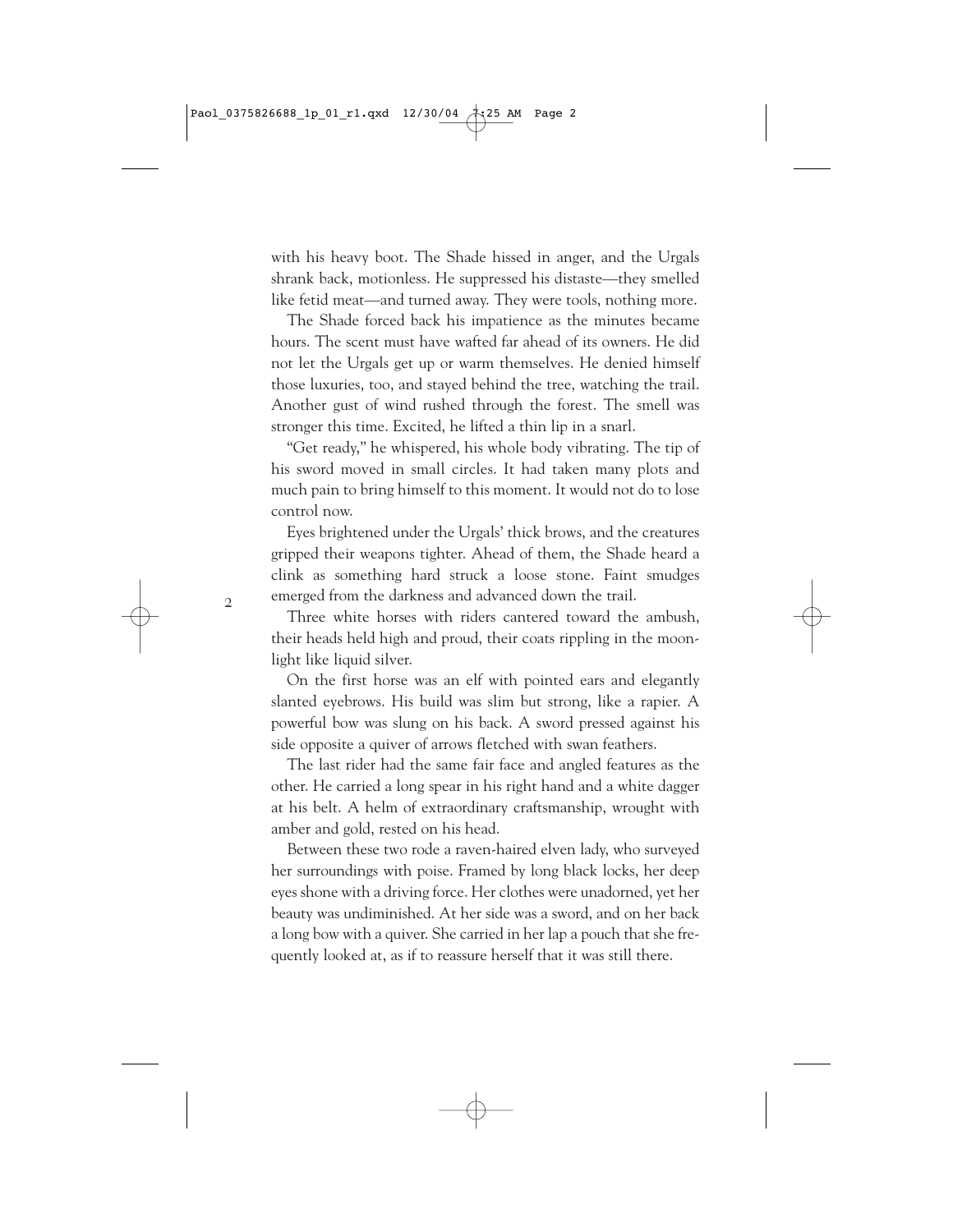One of the elves spoke quietly, but the Shade could not hear what was said. The lady answered with obvious authority, and her guards switched places. The one wearing the helm took the lead, shifting his spear to a readier grip. They passed the Shade's hiding place and the first few Urgals without suspicion.

The Shade was already savoring his victory when the wind changed direction and swept toward the elves, heavy with the Urgals' stench. The horses snorted with alarm and tossed their heads. The riders stiffened, eyes flashing from side to side, then wheeled their mounts around and galloped away.

The lady's horse surged forward, leaving her guards far behind. Forsaking their hiding, the Urgals stood and released a stream of black arrows. The Shade jumped out from behind the tree, raised his right hand, and shouted, "Garjzla!"

A red bolt flashed from his palm toward the elven lady, illuminating the trees with a bloody light. It struck her steed, and the horse toppled with a high-pitched squeal, plowing into the ground chest-first. She leapt off the animal with inhuman speed, landed lightly, then glanced back for her guards.

The Urgals' deadly arrows quickly brought down the two elves. They fell from the noble horses, blood pooling in the dirt. As the Urgals rushed to the slain elves, the Shade screamed, "After her! She is the one I want!" The monsters grunted and rushed down the trail.

A cry tore from the elf's lips as she saw her dead companions. She took a step toward them, then cursed her enemies and bounded into the forest.

While the Urgals crashed through the trees, the Shade climbed a piece of granite that jutted above them. From his perch he could see all of the surrounding forest. He raised his hand and uttered, "Istalrí boetk!" and a quarter-mile section of the forest exploded into flames. Grimly he burned one section after another until there was a ring of fire, a half-league across, around the ambush site. The flames looked like a molten crown resting on the forest. Satisfied, he watched the ring carefully, in case it should falter.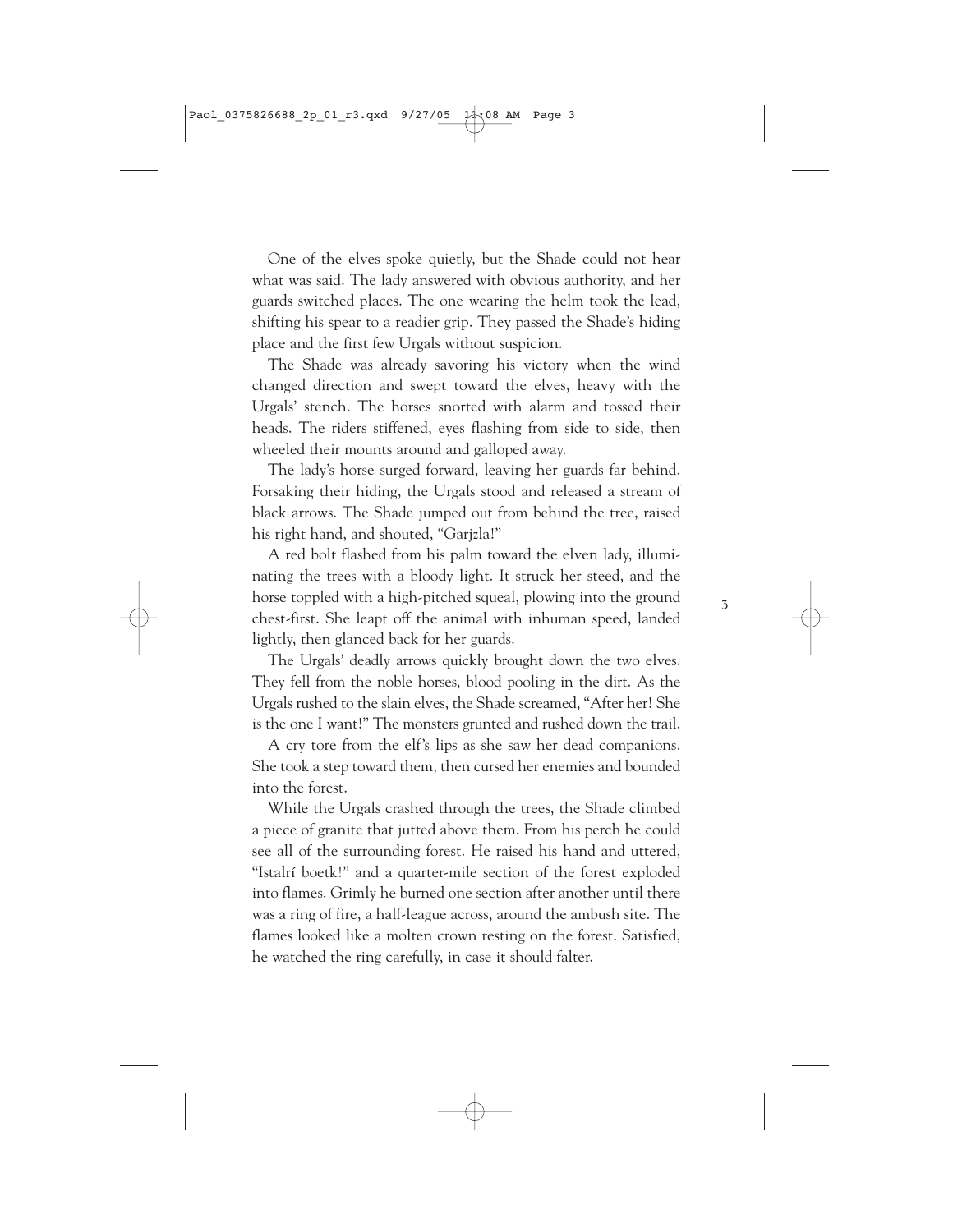The band of fire thickened, contracting the area the Urgals had to search. Suddenly, the Shade heard shouts and a coarse scream. Through the trees he saw three of his charges fall in a pile, mortally wounded. He caught a glimpse of the elf running from the remaining Urgals.

She fled toward the craggy piece of granite at a tremendous speed. The Shade examined the ground twenty feet below, then jumped and landed nimbly in front of her. She skidded around and sped back to the trail. Black Urgal blood dripped from her sword, staining the pouch in her hand.

The horned monsters came out of the forest and hemmed her in, blocking the only escape routes. Her head whipped around as she tried to find a way out. Seeing none, she drew herself up with regal disdain. The Shade approached her with a raised hand, allowing himself to enjoy her helplessness.

"Get her."

As the Urgals surged forward, the elf pulled open the pouch, reached into it, and then let it drop to the ground. In her hands was a large sapphire stone that reflected the angry light of the fires. She raised it over her head, lips forming frantic words. Desperate, the Shade barked, "Garjzla!"

A ball of red flame sprang from his hand and flew toward the elf, fast as an arrow. But he was too late. A flash of emerald light briefly illuminated the forest, and the stone vanished. Then the red fire smote her and she collapsed.

The Shade howled in rage and stalked forward, flinging his sword at a tree. It passed halfway through the trunk, where it stuck, quivering. He shot nine bolts of energy from his palm—which killed the Urgals instantly—then ripped his sword free and strode to the elf.

Prophecies of revenge, spoken in a wretched language only he knew, rolled from his tongue. He clenched his thin hands and glared at the sky. The cold stars stared back, unwinking, otherworldly watchers. Disgust curled his lip before he turned back to the unconscious elf.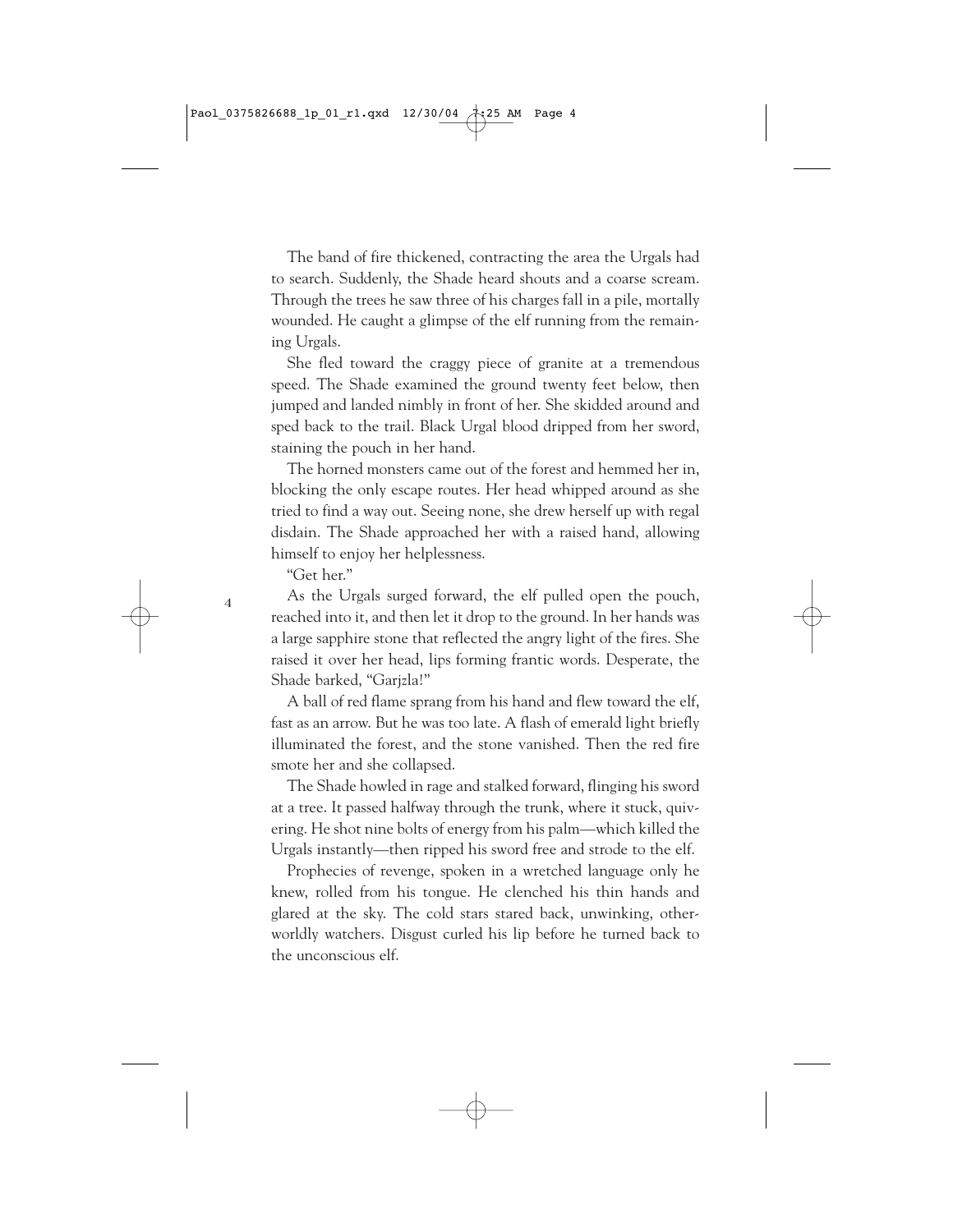Her beauty, which would have entranced any mortal man, held no charm for him. He confirmed that the stone was gone, then retrieved his horse from its hiding place among the trees. After tying the elf onto the saddle, he mounted the charger and made his way out of the woods.

He quenched the fires in his path but left the rest to burn.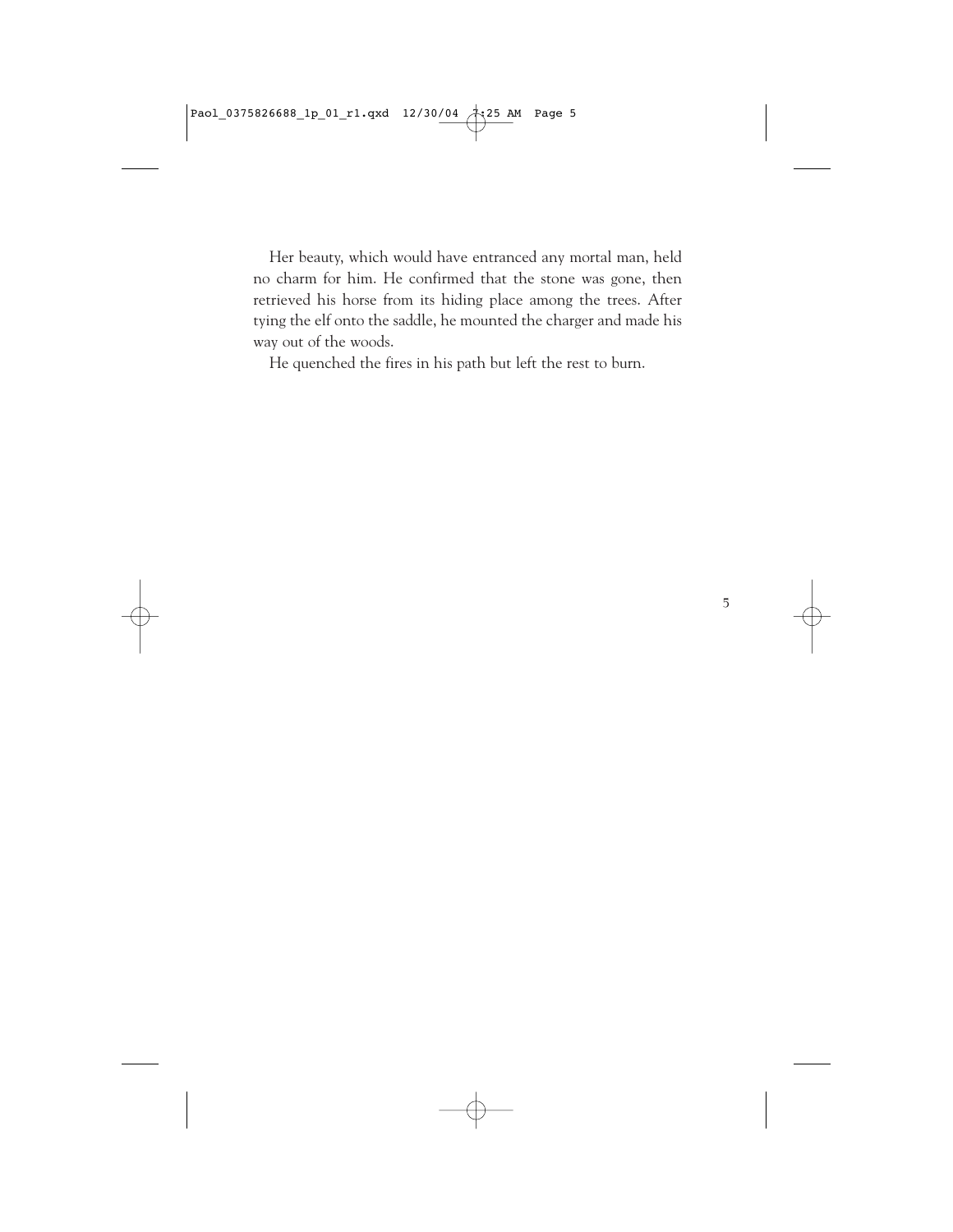## **DISCOVERY**

Fragon knelt in a bed of trampled reed grass and scanned the tracks with a practiced eye. The prints told him that the deer had been in the meadow only a half-hour before. Soon they ragon knelt in a bed of trampled reed grass and scanned the tracks with a practiced eye. The prints told him that the deer would bed down. His target, a small doe with a pronounced limp in her left forefoot, was still with the herd. He was amazed she had made it so far without a wolf or bear catching her.

The sky was clear and dark, and a slight breeze stirred the air. A silvery cloud drifted over the mountains that surrounded him, its edges glowing with ruddy light cast from the harvest moon cradled between two peaks. Streams flowed down the mountains from stolid glaciers and glistening snowpacks. A brooding mist crept along the valley's floor, almost thick enough to obscure his feet.

Eragon was fifteen, less than a year from manhood. Dark eyebrows rested above his intense brown eyes. His clothes were worn from work. A hunting knife with a bone handle was sheathed at his belt, and a buckskin tube protected his yew bow from the mist. He carried a wood-frame pack.

The deer had led him deep into the Spine, a range of untamed mountains that extended up and down the land of Alagaësia. Strange tales and men often came from those mountains, usually boding ill. Despite that, Eragon did not fear the Spine—he was the only hunter near Carvahall who dared track game deep into its craggy recesses.

It was the third night of the hunt, and his food was half gone. If he did not fell the doe, he would be forced to return home empty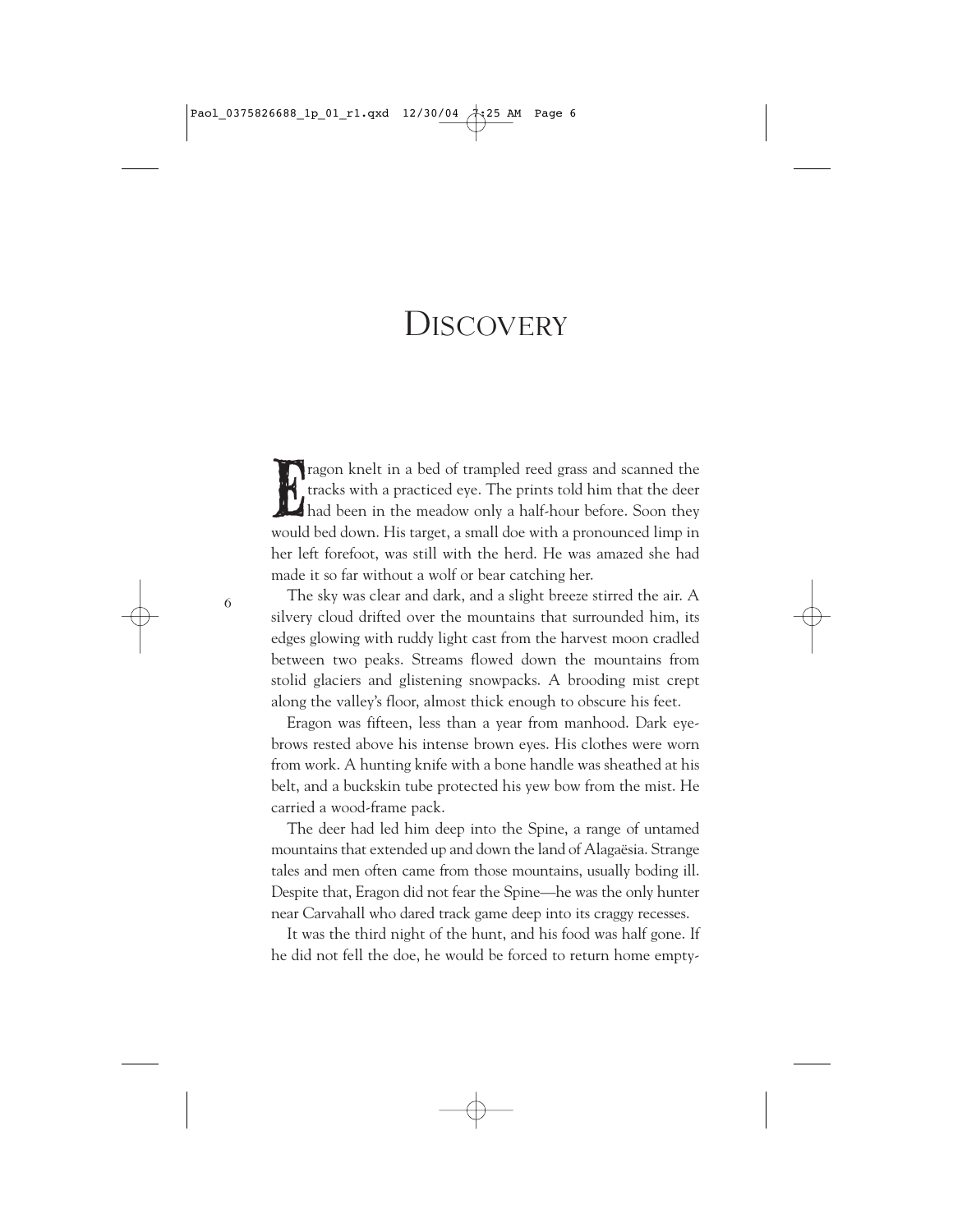handed. His family needed the meat for the rapidly approaching winter and could not afford to buy it in Carvahall.

Eragon stood with quiet assurance in the dusky moonlight, then strode into the forest toward a glen where he was sure the deer would rest. The trees blocked the sky from view and cast feathery shadows on the ground. He looked at the tracks only occasionally; he knew the way.

At the glen, he strung his bow with a sure touch, then drew three arrows and nocked one, holding the others in his left hand. The moonlight revealed twenty or so motionless lumps where the deer lay in the grass. The doe he wanted was at the edge of the herd, her left foreleg stretched out awkwardly.

Eragon slowly crept closer, keeping the bow ready. All his work of the past three days had led to this moment. He took a last steadying breath and—an explosion shattered the night.

The herd bolted. Eragon lunged forward, racing through the grass as a fiery wind surged past his cheek. He slid to a stop and loosed an arrow at the bounding doe. It missed by a finger's breadth and hissed into darkness. He cursed and spun around, instinctively nocking another arrow.

Behind him, where the deer had been, smoldered a large circle of grass and trees. Many of the pines stood bare of their needles. The grass outside the charring was flattened. A wisp of smoke curled in the air, carrying a burnt smell. In the center of the blast radius lay a polished blue stone. Mist snaked across the scorched area and swirled insubstantial tendrils over the stone.

Eragon watched for danger for several long minutes, but the only thing that moved was the mist. Cautiously, he released the tension from his bow and moved forward. Moonlight cast him in pale shadow as he stopped before the stone. He nudged it with an arrow, then jumped back. Nothing happened, so he warily picked it up.

Nature had never polished a stone as smooth as this one. Its flawless surface was dark blue, except for thin veins of white that spiderwebbed across it. The stone was cool and frictionless under